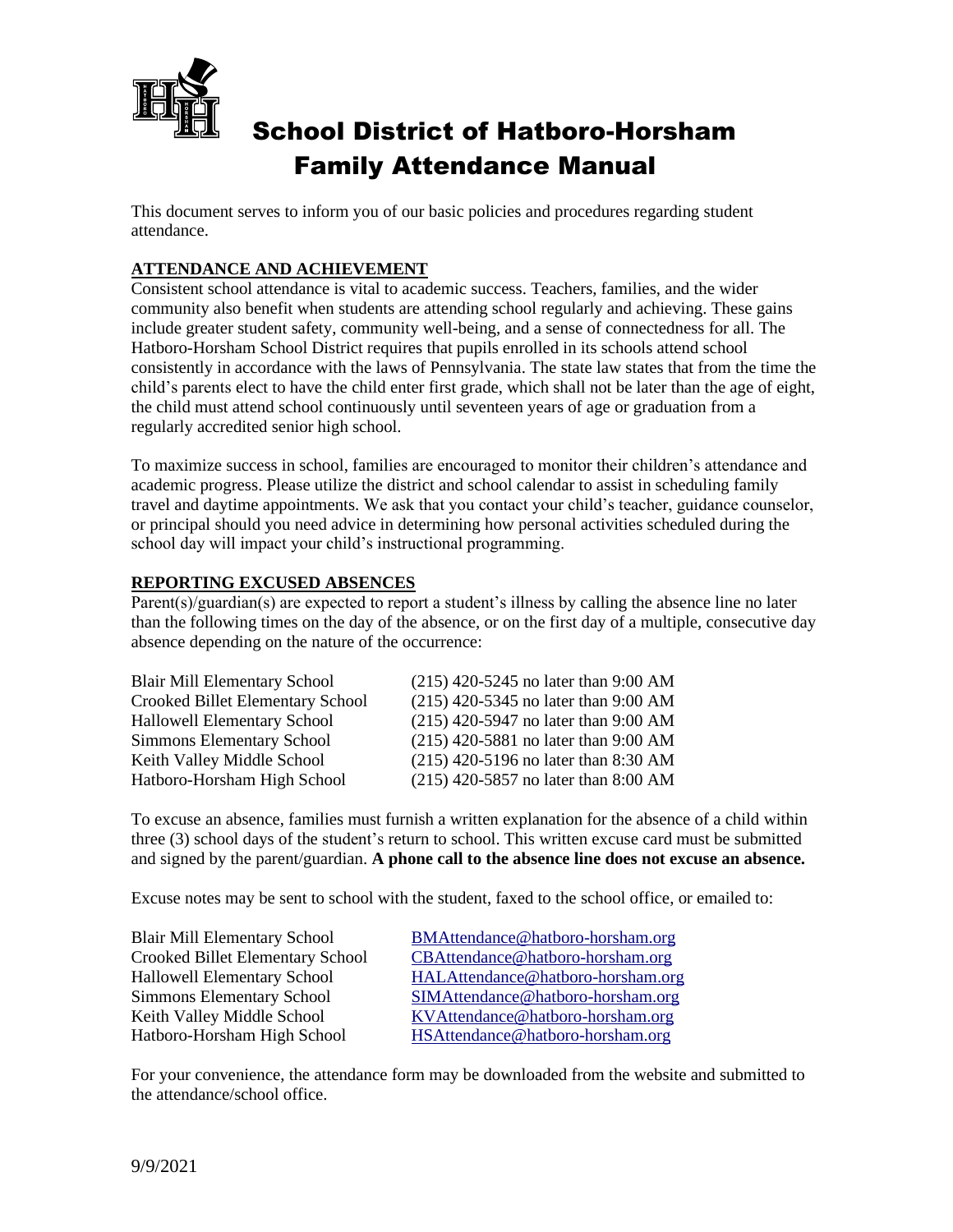#### **If no note is presented within three school days of the student's return to school, the absence shall be recorded as unlawful.**

Consistent with Chapter 11 of the Pennsylvania School Code, the Hatboro-Horsham School District will not condone nor permit absences or lateness from school for any unlawful reason. Therefore, every student enrolled in the district, regardless of age, shall be in daily attendance except for the following reasons:

- Personal illness **(§ 11.25)**
- Death in the immediate family
- Quarantine of the individual home
- Extreme and unusual weather conditions
- Educational trip not to exceed six (6) school days with his/her parent/guardian. Prior school approval **MUST** be obtained from the principal. Forms may be obtained online or from the main office.
- Exceptional urgent reasons -- must pertain to the student
- Religious holiday -- proper notice must be given to the attendance office **(§ 11.21)**
- Suspension from school
- Required court appearance
- In the case of the exceptional student where the absence is caused by or directly related to the student's exceptionality

#### **TARDINESS**

Tardiness is absence of a student at the time when the school day begins. The time reflected on the school clock will be used to document the time a student arrived at school. A student arriving late to school will be excused for the same reasons listed under the "Reporting Excused Absences" section. An excuse note must be presented to the attendance/school secretary when a student arrives late to school. If a parent/guardian is unable to sign a student excuse card on the day of the tardiness, then the parent is asked to contact the attendance/main office by phone. However, a note must still be submitted for the lateness in question.

A student who has a scheduled doctor or dentist appointment before coming to school must bring a note from the doctor, which is an acceptable excuse note. **Missing the bus, oversleeping, the alarm not sounding, etc… are NOT legal excuses for being late.**

## **EARLY DISMISSAL / LEAVING DURING THE SCHOOL DAY**

No student is permitted to leave the building or its premises during the school day unless their parent physically signs them out in the attendance log located in the main office. Parents requesting an early dismissal for a doctor/dentist appointment should provide the attendance/school secretary with a medical note upon returning to school. It is understood that students who have an early dismissal from school due to illness are not to return to the school building or school property to participate in any extra/co-curricular activities for the rest of the day.

If a student becomes ill during the school day, he/she should report to the school nurse. The nurse will determine whether the student should be sent home. No student will be sent home without the presence of the parent or the person designated on the emergency card. It is important that emergency card information is current and updated as needed.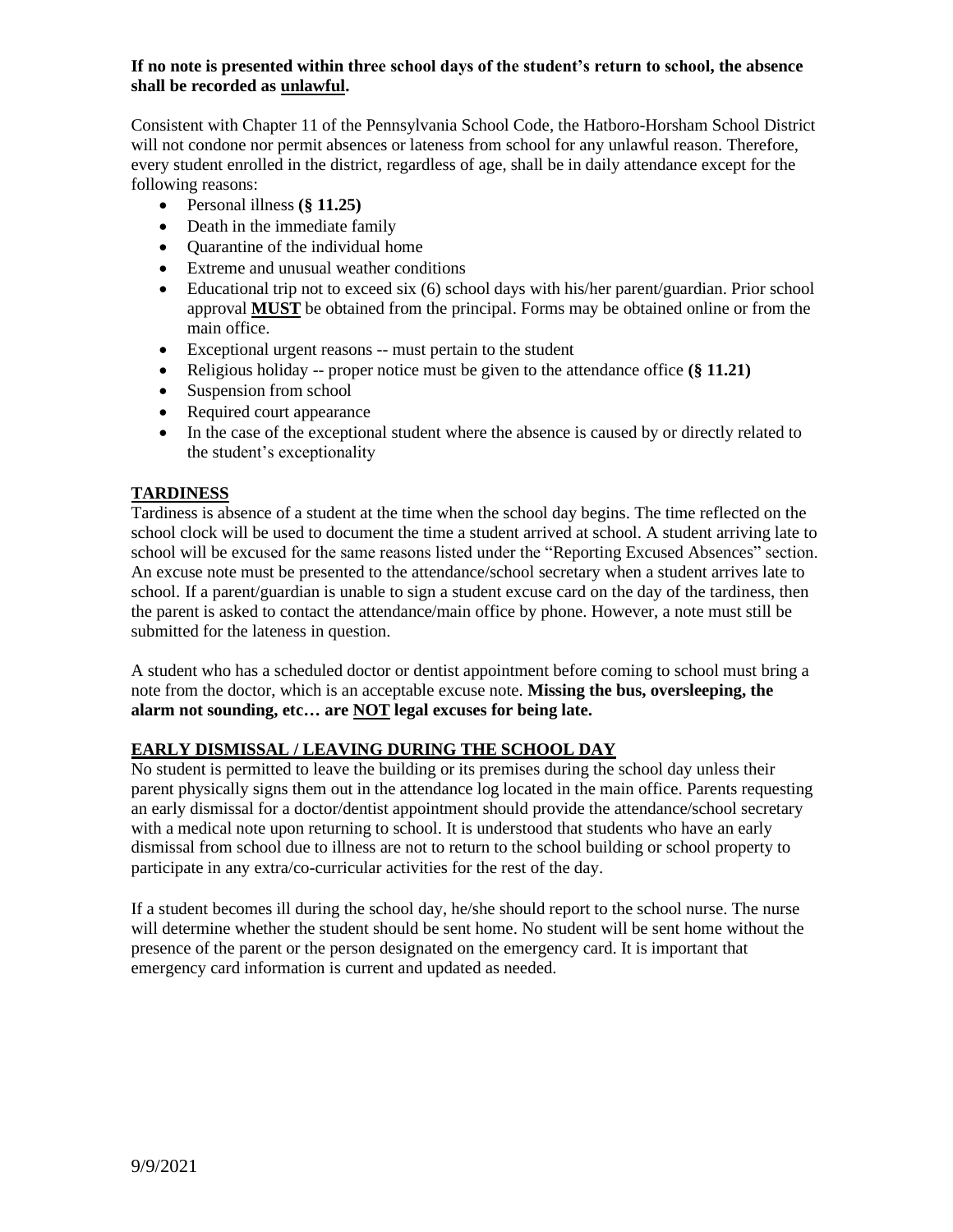#### **ELEMENTARY SCHOOLS**

| <b>Regular Schedule</b> | Homeroom Begins          | 8:50 AM                            |
|-------------------------|--------------------------|------------------------------------|
| Arrival                 | Tardy                    | 8:51 AM to 10:36 AM                |
|                         | $\frac{1}{2}$ Day Absent | 10:37 AM to 12:13 PM               |
|                         | <b>Full Day Absent</b>   | 12:14 PM to 3:30 PM                |
| Departure               | <b>Full Day Absent</b>   | Leave prior to 10:36 AM            |
|                         | $\frac{1}{2}$ Day Absent | Leave between 10:37 AM and 2:00 PM |
|                         | <b>Early Dismissal</b>   | Leave 2:01 PM or after             |
|                         | School Ends              | 3:30 PM                            |

| <b>Early Dismissal Schedule</b> | Homeroom Begins          | 8:50 AM                            |
|---------------------------------|--------------------------|------------------------------------|
| Arrival                         | Tardy                    | 8:51 AM to 9:53 AM                 |
|                                 | $\frac{1}{2}$ Day Absent | 9:54 AM to 12:07 PM                |
|                                 | <b>Full Day Absent</b>   | 12:08 PM to 1:00 PM                |
| Departure                       | <b>Full Day Absent</b>   | Leave prior to 9:53 AM             |
|                                 | $\frac{1}{2}$ Day Absent | Leave between 9:54 AM and 12:07 PM |
|                                 | <b>Early Dismissal</b>   | Leave 12:08 PM or after            |
|                                 | School Ends              | 1:00 PM                            |

| <b>Two Hour Delay Schedule</b> | <b>Homeroom Begins</b>   | 10:50 AM                           |
|--------------------------------|--------------------------|------------------------------------|
| Arrival                        | Tardy                    | 10:51 AM to 11:48 AM               |
|                                | $\frac{1}{2}$ Day Absent | 11:49 AM to 12:13 PM               |
|                                | <b>Full Day Absent</b>   | 12:14 PM to 3:15 PM                |
| Departure                      | <b>Full Day Absent</b>   | Leave prior to 11:48 AM            |
|                                | 1/2 Day Absent           | Leave between 11:49 AM and 2:00 PM |
|                                | <b>Early Dismissal</b>   | Leave 2:01 PM or after             |
|                                | <b>School Ends</b>       | 3:30 PM                            |

## **KEITH VALLEY MIDDLE SCHOOL**

| <b>Regular Schedule</b> | Homeroom Begins          | 8:00 AM                            |
|-------------------------|--------------------------|------------------------------------|
| Arrival                 | Tardy                    | 8:01 AM to 9:39 AM                 |
|                         | $\frac{1}{2}$ Day Absent | 9:40 AM to 11:35 AM                |
|                         | <b>Full Day Absent</b>   | 11:36 AM to 3:00 PM                |
| Departure               | <b>Full Day Absent</b>   | Leave prior to 11:05 AM            |
|                         | $\frac{1}{2}$ Day Absent | Leave between 11:06 AM and 1:30 PM |
|                         | <b>Early Dismissal</b>   | Leave 1:31 PM or after             |
|                         | School Ends              | $3:00$ PM                          |

| <b>Early Dismissal Schedule</b> | Homeroom Begins          | 8:00 AM                           |
|---------------------------------|--------------------------|-----------------------------------|
| Arrival                         | Tardy                    | 8:01 AM to 9:02 AM                |
|                                 | $\frac{1}{2}$ Day Absent | 9:03 AM to 10:26 AM               |
|                                 | <b>Full Day Absent</b>   | 10:27 AM to 12:30 PM              |
| Departure                       | <b>Full Day Absent</b>   | Leave prior to 9:56 AM            |
|                                 | $\frac{1}{2}$ Day Absent | Leave between 9:57 AM and 11:29AM |
|                                 | <b>Early Dismissal</b>   | Leave 11:30 AM or after           |
|                                 | School Ends              | 12:30 PM                          |

| <b>Two Hour Delay Schedule</b> | <b>Homeroom Begins</b>   | 10:00 AM             |
|--------------------------------|--------------------------|----------------------|
| Arrival                        | Tardy                    | 10:01 AM to 11:03 AM |
|                                | $\frac{1}{2}$ Day Absent | 11:04 AM to 12:05 PM |
|                                | <b>Full Day Absent</b>   | 12:06 PM to 3:00 PM  |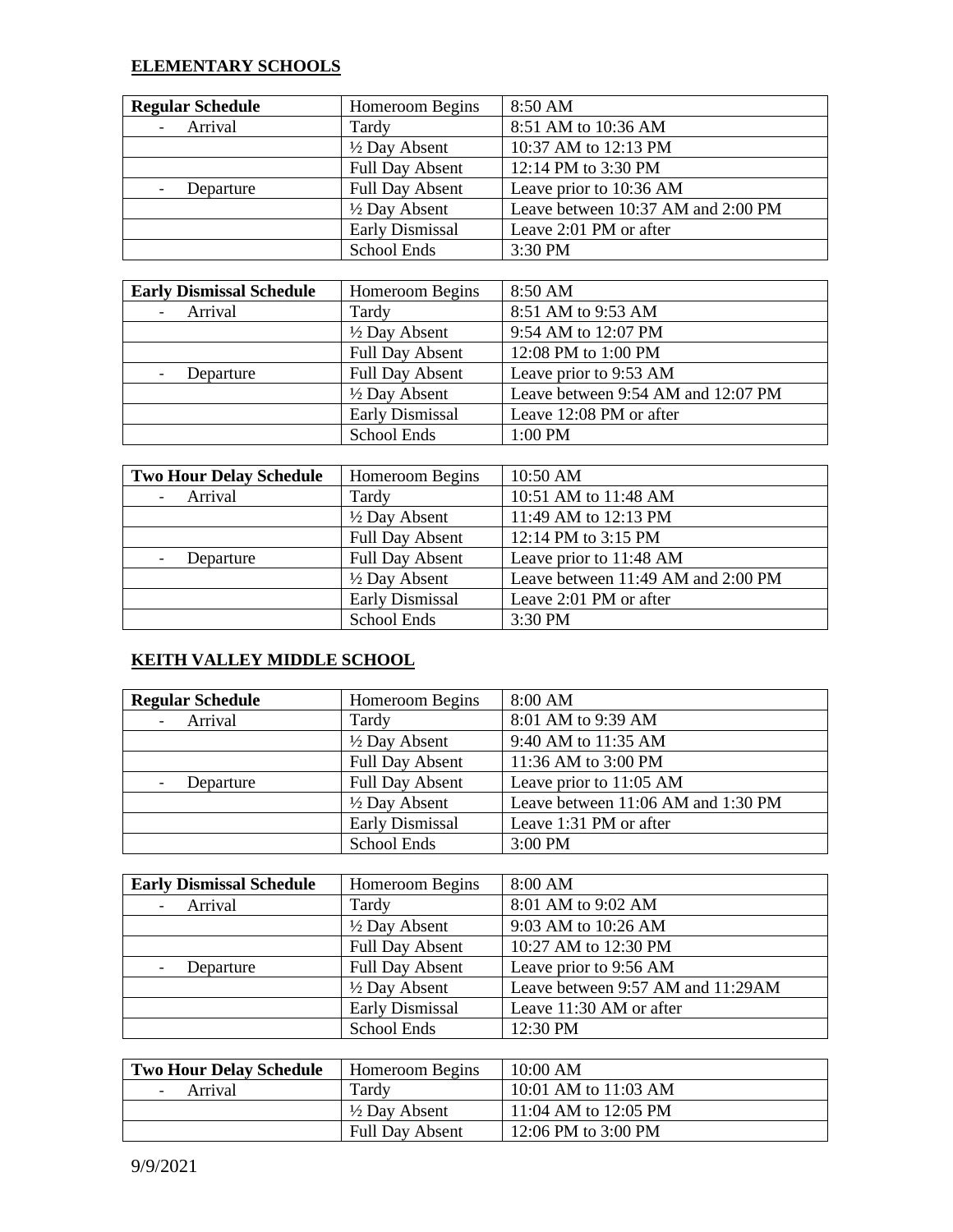| Departure | <b>Full Day Absent</b>   | Leave prior to 11:03 AM            |
|-----------|--------------------------|------------------------------------|
|           | $\frac{1}{2}$ Day Absent | Leave between 11:04 AM and 1:15 PM |
|           | Early Dismissal          | Leave 1:16 PM or after             |
|           | School Ends              | $3:00 \text{ PM}$                  |

## **HATBORO-HORSHAM HIGH SCHOOL**

| <b>Regular Schedule</b> |                          |                         |
|-------------------------|--------------------------|-------------------------|
| Arrival                 | Tardy                    | 7:31 AM to 8:55 AM      |
|                         | $\frac{1}{2}$ Day Absent | After 11:08 AM          |
|                         | <b>Full Day Absent</b>   | After 12:00 PM          |
| Departure               | <b>Full Day Absent</b>   | Leave prior to 8:55 AM  |
|                         | $\frac{1}{2}$ Day Absent | Leave prior to 11:08 AM |
|                         | Early Dismissal          | Leave after 1:15 PM     |
|                         | School Ends              | $2:30$ PM               |

| <b>Early Dismissal Schedule</b> |                          |                        |
|---------------------------------|--------------------------|------------------------|
| Arrival                         | Tardy                    | 7:31 AM to 8:35 AM     |
|                                 | $\frac{1}{2}$ Day Absent | After 9:45 AM          |
|                                 | <b>Full Day Absent</b>   | After 10:45 AM         |
| Departure                       | <b>Full Day Absent</b>   | Leave prior to 9:00 AM |
|                                 | 1/2 Day Absent           | Leave prior to 9:45 AM |
|                                 | Early Dismissal          | Leave after 10:50 AM   |
|                                 | School Ends              | 11:50 AM               |

| <b>Two Hour Delay Schedule</b> |                          |                         |
|--------------------------------|--------------------------|-------------------------|
| Arrival                        | Tardy                    | 9:31 AM to 10:20 AM     |
|                                | $\frac{1}{2}$ Day Absent | After 11:30 AM          |
|                                | <b>Full Day Absent</b>   | After 1:00 PM           |
| Departure                      | <b>Full Day Absent</b>   | Leave prior to 10:25 AM |
|                                | $\frac{1}{2}$ Day Absent | Leave prior to 12:00 PM |
|                                | Early Dismissal          | Leave after 1:45 PM     |
|                                | School Ends              | 2:30 PM                 |

## **PREARRANGED ABSENCE GUIDELINES**

Educational trips should coincide with regularly scheduled holidays, breaks, and in-service days. However, the school district administration has established a process by which parents may make prearrangements to have their child released from school for one educational trip during any school year. Parents/guardians who choose to have their son/daughter absent from school for an extended period of time must realize that their child's grades may suffer due to missing class activities that cannot be reproduced, i.e. discussion, labs, cooperative groups. Teachers are not required to provide assignments prior to the students' vacation.

Educational trips are limited to six (6) days per year, days beyond six may be considered unexcused. In order to have these absences considered "excused" parents must complete and present to the building principal a "Request for Prearranged Absence" form (attached below).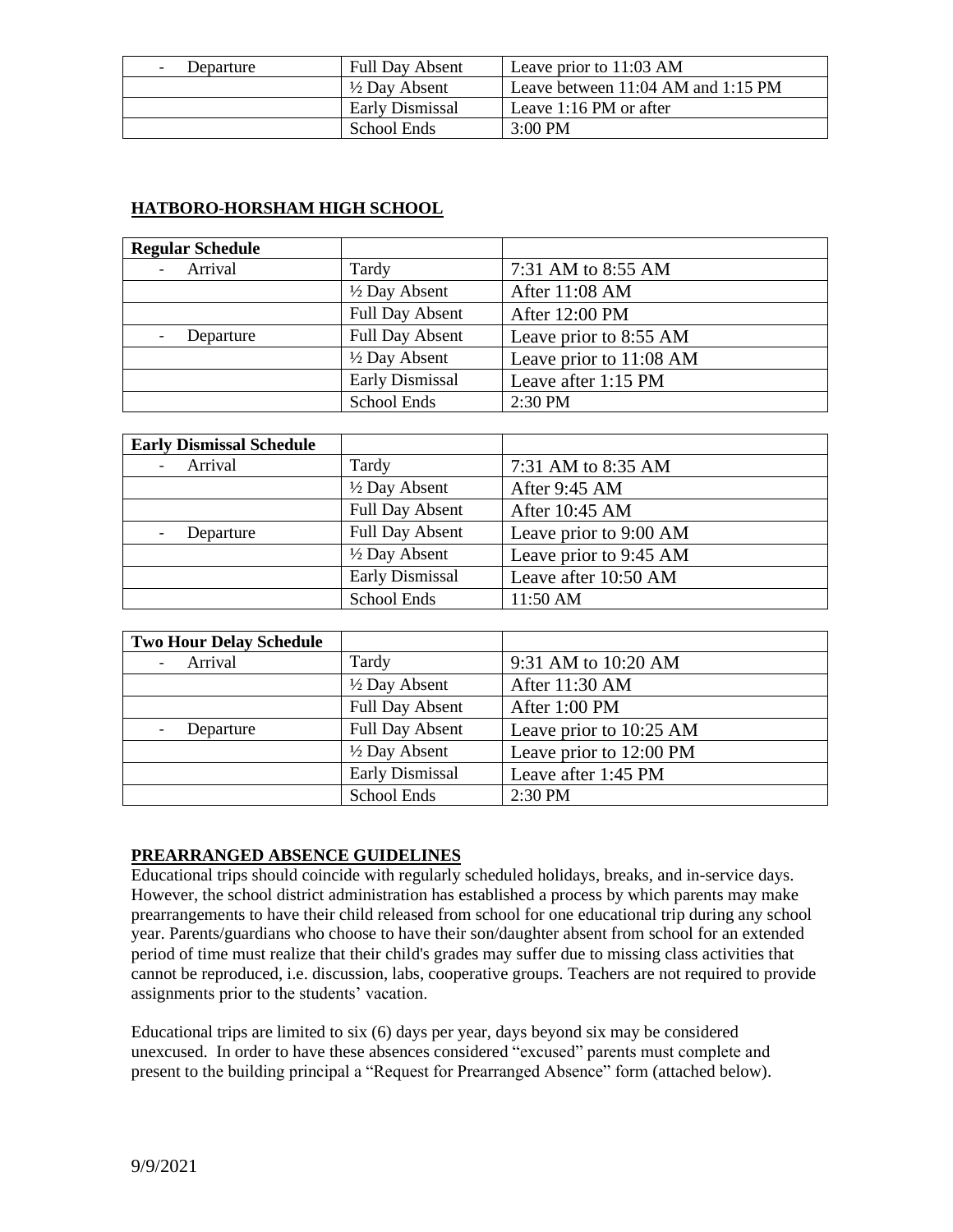Telephone requests will not be considered. Parents who present the request for prearranged absence less than six (6) full school days prior to the requested absence may be denied the privilege of having the absence considered excused.

Principals shall determine if an absence is excused or unexcused by applying the following guidelines:

- 1) If prior permission is not sought by the parent, the absence is unexcused unless emergency causes are given and verified.
- 2) If a student's frequency of absences from school prior to the request jeopardizes his/her educational progress, the absences may be denied.
- 3) If a student has a medical letter, the absence may be denied.
- 4) If a student takes a pre-arranged trip within the first ten (10) or the last ten (10) days of the academic year, the absence may be denied.
- 5) Requests for absences during the standardized test, mid-term examination, and final examination may be denied by building administration. You should refer to the school calendar for applicable dates
- 6) The student should possess an acceptable school attendance record.
- 7) The request may be denied if the student is failing 2 or more subjects.

#### **CHARTER SCHOOL ABSENCES**

#### Brick and Mortar Charter Schools

Upon notice by the charter school, designated staff in the school district of residence will send notice by certified mail to a parent/guardian of a charter school student who has accumulated three (3) unlawful absences. The notice will state that any subsequent unlawful absence will result in a citation being filed with the magisterial district judge. Future unlawful absences will be filed by designated district staff with the magisterial district judge. District staff may file truancy documents with the magisterial district judge in whose jurisdiction the charter school is located and where the cause of action arose, or where the charter school student resides and the parent/guardian can be served.

The charter school must cooperate with the school district by providing necessary documentation for the truancy filings and by attending the hearings to provide testimony, if necessary.

#### Cyber Charter Schools

Upon notice by the cyber charter school, designated staff in the school district of residence will send notice by certified mail to a parent/guardian of a cyber charter school student who has accumulated three (3) unlawful absences. The notice will state that any subsequent unlawful absence will result in a citation being filed with the magisterial district judge. Future unlawful absences will be filed by designated district staff with the magisterial district judge. District staff may file truancy documents with the magisterial district judge in whose jurisdiction the cyber charter school student resides, which is where the cause of action arose and where the parent/guardian can be served.

The cyber charter school must cooperate with the school district by providing necessary documentation for the truancy filings and by attending the hearings to provide testimony, if necessary.

## **MAKE-UP WORK GUIDELINES – HIGH SCHOOL ONLY**

It is the responsibility of the student to make up all work after an absence from class. Absence from school does have an impact on the overall classroom experience for students. There are certain aspects of the core curriculum that are only experienced by being part of classroom discussions and interactive activities.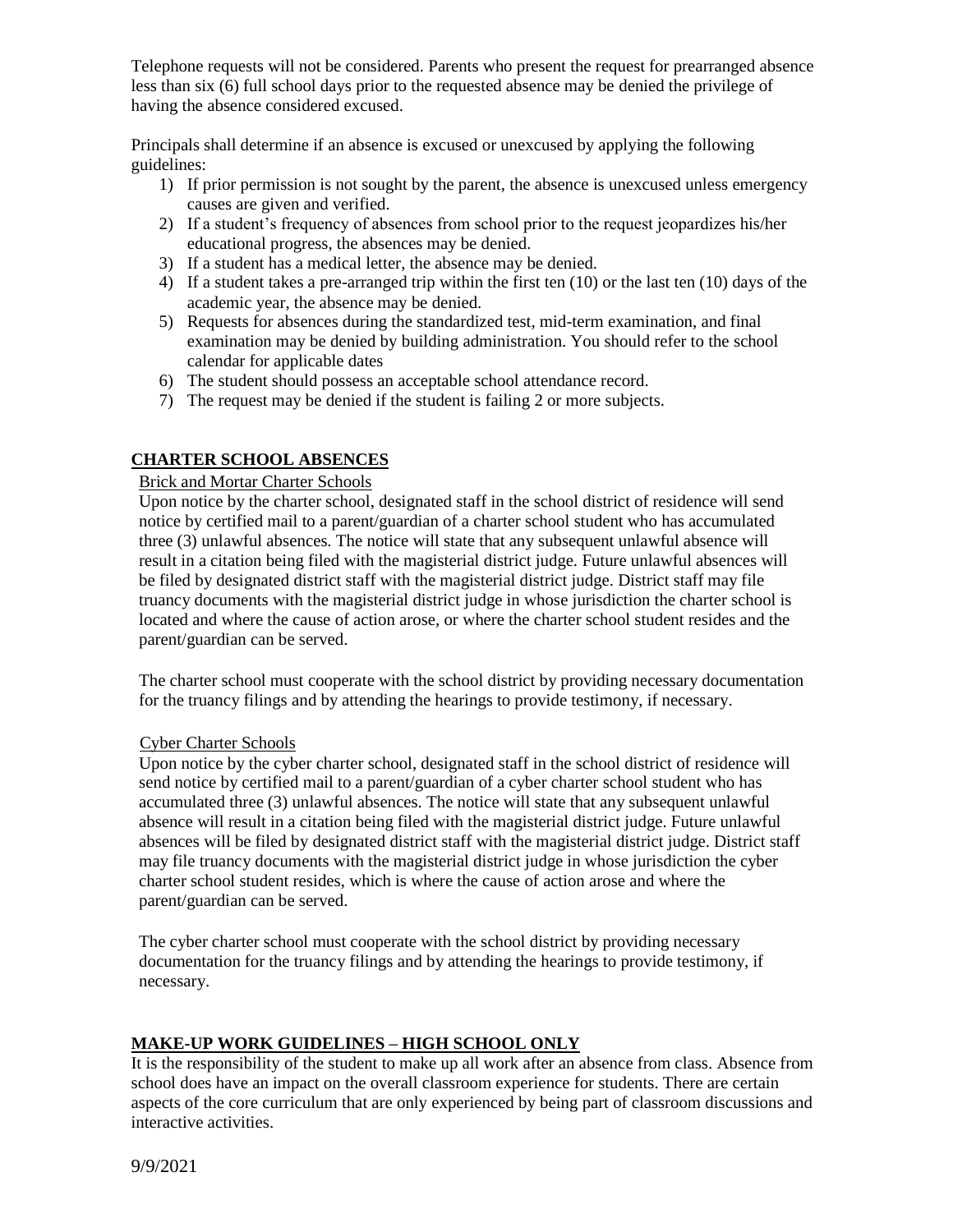Pennsylvania State code mandates that a maximum of a three (3) day grace period be permitted to submit a legal excuse note. If no note is presented within the three-day window, the absence shall be recorded as unexcused/unlawful. Unless a written excuse note is presented within three (3) school days after the student returns to the building, the student will NOT be given an opportunity to earn credit for work missed on that day. However, if after an investigation the administrator discovers that a documentation processing error occurred, the absence may indeed be excused.

Absences deemed truant, illegal or unexcused will be handled based on the school and district discipline code of conduct.

## **RESPONSE TO EXCESSIVE AND/OR UNLAWFUL ABSENCES**

Educators in the Hatboro-Horsham School District are committed to working collaboratively with our families to address attendance issues that adversely impact student participation and school success. Families will be notified, in writing, if violations of compulsory attendance requirements have occurred. This includes notification when students have missed five (5) days of school and/or occasions when written excuse notes have not been submitted within three (3) days of the absence. Every effort will be made to seek solutions to attendance problems in partnership with families, district staff, and community-based organizations. In addition, a referral will be made to our Student Assistance Program (SAP) building teams. The SAP teams will help provide ongoing encouragement and support for the academic, social/emotional well-being of the students in our buildings. SAP provides support for students experiencing challenges with academic, attendance, behavioral and/or social and emotional well-being that may pose a barrier for school success. These services include help connecting students and families to community resources or school-based supports.

Should serious violations of the compulsory attendance requirements occur, families will be informed of potential legal responses and penalties related to such offenses. Incidences of truancy and unlawful absences may be sent to a magisterial district judge. As per the Pennsylvania School Code (24PS 13-1333), failure to comply with compulsory attendance requirements may result in fines and court costs up to \$300 for each offense and/or mandated completion of a parenting education program. In cases where the convicted party fails to pay the fine or complete the parent education program, the district judge may issue a county jail sentence or order community service within the school district for a period of no more than six (6) months. Families of habitually truant students may also be referred to the county Children and Youth Agency.

#### **ASSIGNMENT REQUESTS DUE TO ILLNESS OR EXTENDED ABSENCES FROM SCHOOL**

**School work should only be requested when a student is ill or absent from school.** Assignments may be easily completed on the student's return to school after a day's absence. For a one-day absence, the student may email a teacher or contact the guidance counselor for relevant assignments, materials, and/or books.

**NOTE**: If a student will be absent two or more school days, please contact the Main Office at the Elementary schools or the Guidance Office at the Secondary Schools to arrange for student work to be compiled. We will do our best to compile the work by 4:00 PM on the day it is requested.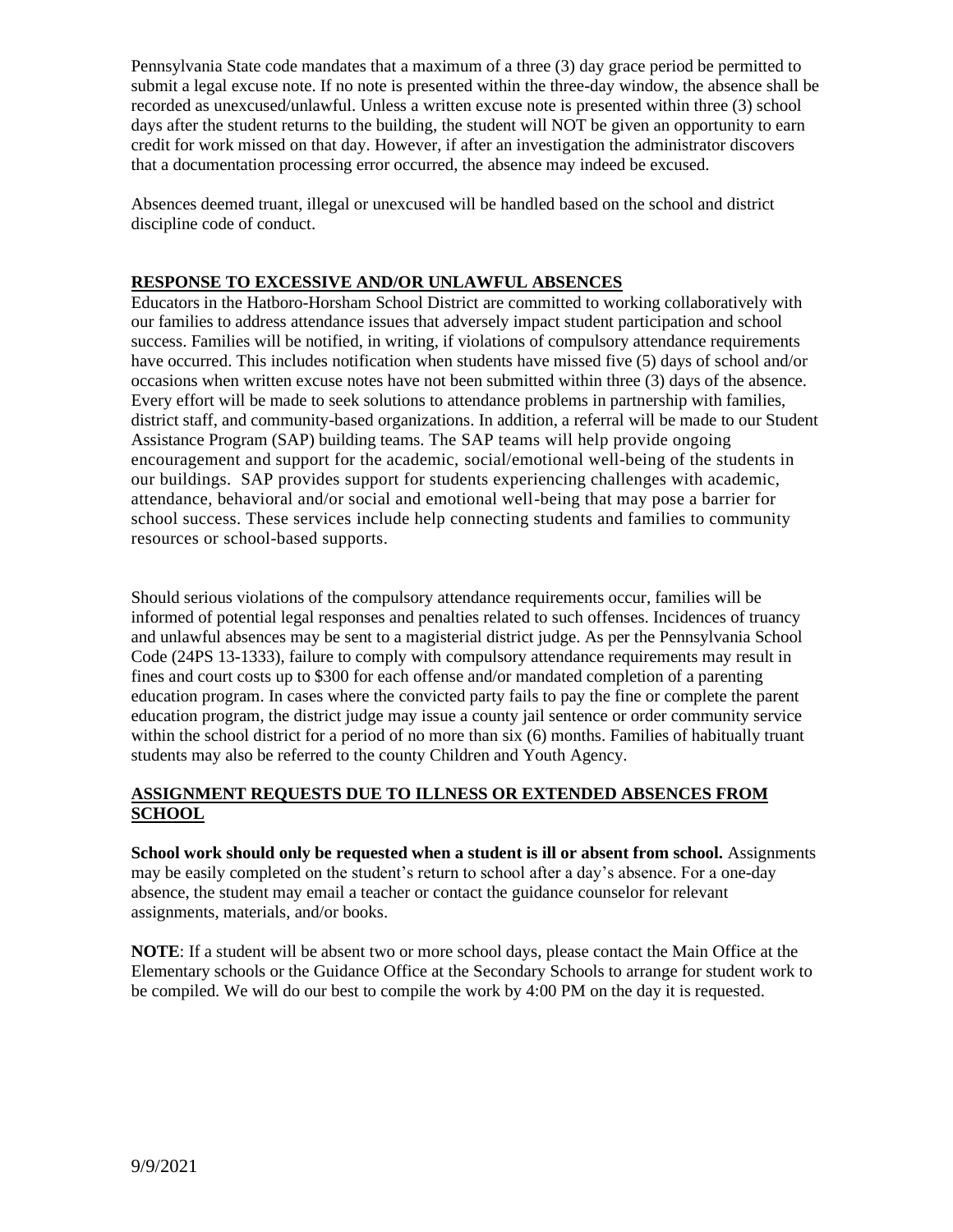## **ABSENCE**

Absence is defined as the nonattendance of a student on a day in which school is in session. Parent(s)/guardian(s) are expected to report a student's illness by calling the school's absence line on the day of the absence, unless the absence is pre-arranged. Educational trips **must** be approved by the building principal in advance. Forms may be obtained from the main office, attendance or school office.

#### **COMPULSORY SCHOOL AGE**

The term "compulsory school age" shall mean the period of a child's life form the time the child's parents elect to have the child enter first grade, which shall not be later than the age of six (6), until the age of eighteen (18) years or graduation from a regularly accredited high school, whichever comes first.

#### **COMPULSORY SCHOOL ATTENDANCE**

It is the duty of the Hatboro-Horsham School District to require every child within its jurisdiction to be afforded an appropriate elementary and secondary school education. If the family will not insist that the child take advantage of the free educational opportunities offered, it becomes the duty of the state and district to require that the student attends school.

#### **EXCUSED ABSENCE**

Excused absence refers to an absence for legal reasons. Legal absences may be classified into two groups: nonattendance due to unpreventable causes and nonattendance due to other legal reasons. It is important that school officials have on file the original explanations submitted by parents when the student returns to school after a period of nonattendance due to lawful absence. Excuse notes must be handed to the attendance/school office within three (3) school days of the absence or you can send e-mail to your child's school. For your convenience, the attendance form may be downloaded from the website and submitted to the attendance/school office.

## **FAMILY VACATIONS/EDUCATIONAL TRIPS**

Educational trips should coincide with regularly scheduled holidays, breaks, and in-service days. Educational trips are limited to six (6) days per year, days beyond six (6) may be considered unexcused. Parents/guardians who choose to have their son/daughter absent from school for an extended period of time must realize that their child's grades may suffer due to missing class activities that cannot be reproduced; i.e. discussion, labs, cooperative groups. While some may,

#### **teachers are not required to provide assignments prior to the student's vacation.**

Principals shall determine if an absence is excused or unexcused by applying the following guidelines:

1) If prior permission is not sought by the parent, the absence is unexcused unless emergency causes are given and verified.

2) If a student's frequency of absences from school prior to the request jeopardizes his/her educational progress, the absences may be denied.

3) If a student has a medical letter, the absence may be denied.

4) If a student takes a pre-arranged trip within the first ten (10) or the last ten (10) days of the academic year, the absence may be denied.

5) Requests for absences during standardized testing, mid-term examinations, and final examinations may be denied. You should refer to the school calendar for applicable dates.

6) The student should possess an acceptable school attendance record.

7) The request may be denied if the student is failing 2 or more subjects.

#### **LETTERS OF CONCERN**

These letters will be issued for all students absent for five (5) days within a semester. EXCEPTION: Extenuating circumstances identified for that student by a school administrator.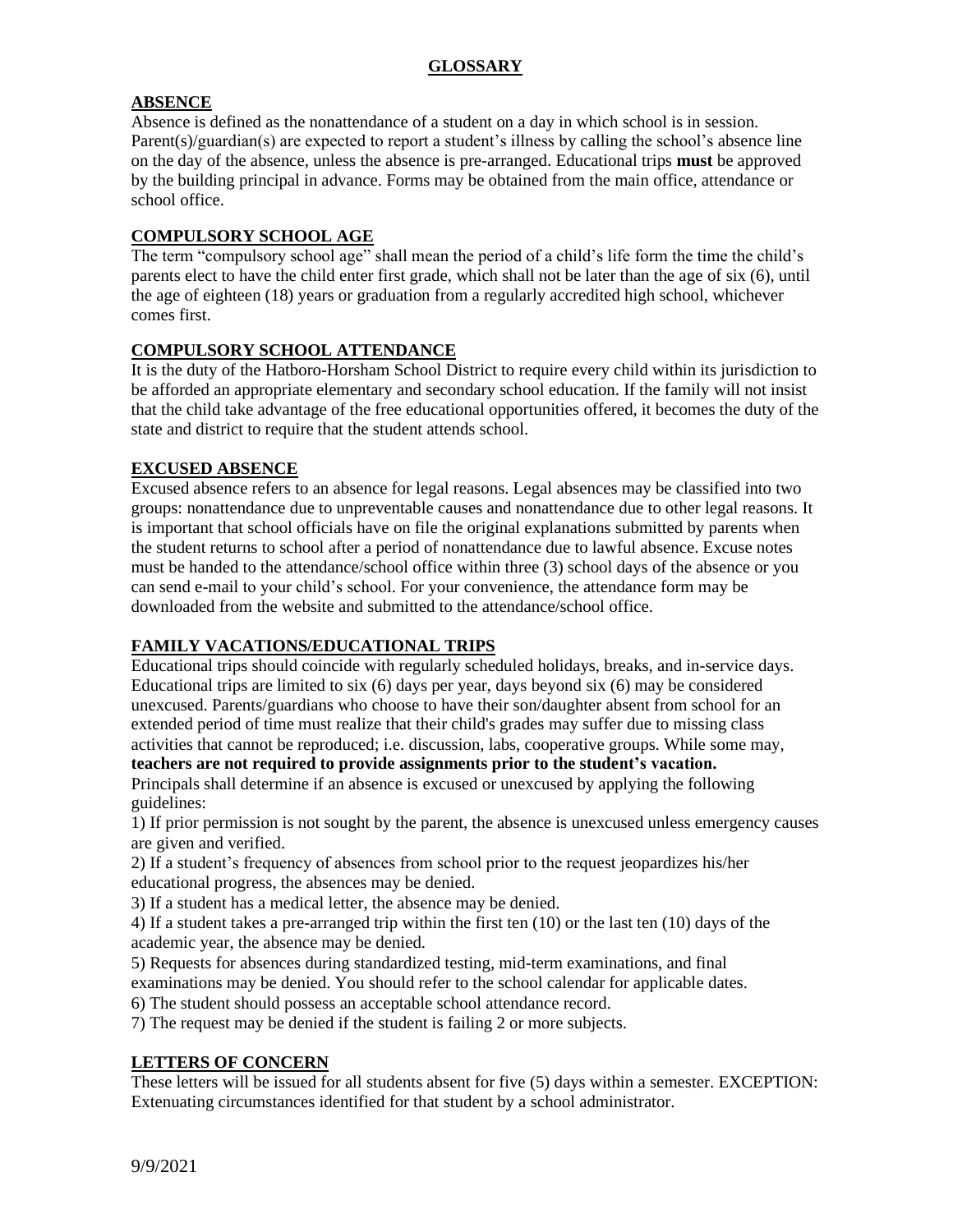## **MEDICAL EXCUSE REQUIREMENT LETTERS**

These letters will be issued for students absent for ten (10) school days unless extenuating circumstances are identified for the student by a member of the attendance team listed in the preceding section. For any student with a past history of attendance issues, previous magistrate hearings, and/or absences of a "suspicious nature", the attendance team may issue a medical excuse requirement at their discretion. The doctor's excuse should include the following information: 1) the date(s) on which the student was examined by a physician, 2) the nature of the student's illness, 3) the date on which the student may return to school, and 4) the doctor's signature. If such an excuse is not presented upon the student's return to school, then the absence will be recorded as unlawful. Unlawful absences may result in a fine.

## **TARDINESS**

Tardiness is absence of a student at the time when the school day begins. The time reflected on the school clock in the attendance/ main office will be used to document the time a student arrived at school.

#### **TARDINESS LETTERS**

These letters will be issued by the Hatboro-Horsham School District to families of students who are excessively late (10 or more occurrences) to school, unless extenuating circumstances are identified.

#### **TRUANCY**

Truancy is any unexcused absence from compulsory attendance (18 years of age or older).

#### **UNEXCUSED ABSENCE**

An unexcused absence is defined by school policy and occurs when no written excuse note from a parent/guardian has been provided to the school.

#### **UNLAWFUL ABSENCE**

Unlawful absence is an unexcused absence for all students of compulsory school age – absences where a written excuse note has not been received within three (3) days of the absence.

#### **WRITTEN EXPLANATION FOR RETURNING FROM AN ABSENCE**

To excuse an absence a parent MUST furnish a written explanation for the absence of a child regardless of his/her age. A written excuse note stating the reason for his/her absence must be submitted and signed by the parent/guardian upon return of the child to school. Excuse cards can be obtained on the HHSD website (see Online Attendance Form under "news" on the front page of each building) or from the attendance/school office. This excuse must be aligned with one of the aforementioned permissible reasons listed on page 2 for the absence to be excused.

The fact that a parent has sent a written excuse does not necessarily mean the absence is excused. Excuses of a doubtful nature shall be investigated. **An absence only becomes excused when the responsible school official classifies it as such.** 

An excuse from a licensed medical authority is required for any absence due to illness or injury that exceeds five (5) consecutive days in duration. A student who is frequently absent from school (10 or more cumulative days), a note from a medical authority may be needed in order for each successive absence, or for the absence not to be declared unexcused and withdrawn from the school district rolls.